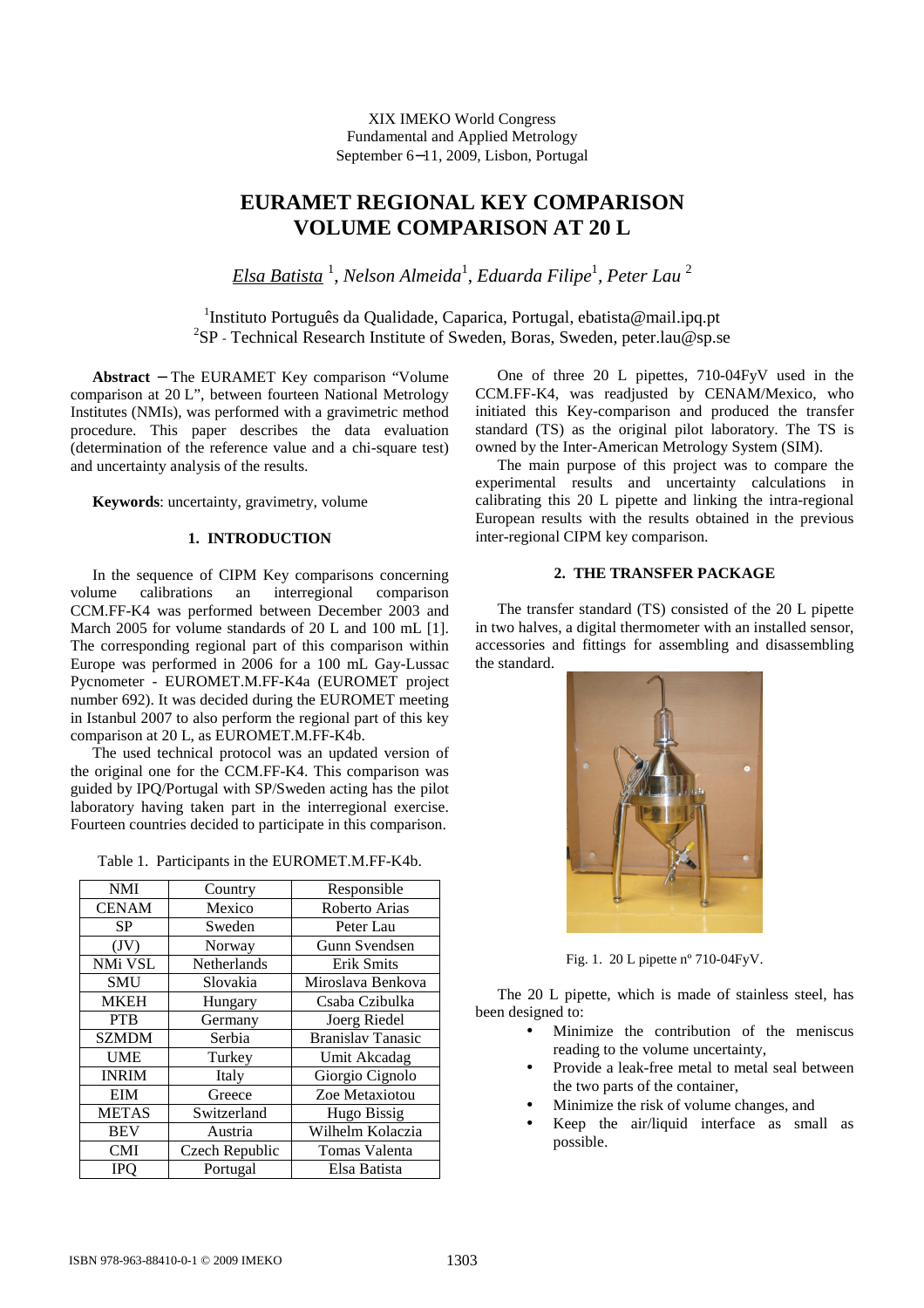These characteristics were intended to produce repeatable and reproducible volume measurements in the order of 0,005 %, or better.

#### **3. EXPERIMENTAL PROCEDURE**

All the participating NMIs applied a gravimetric method to determine the volume of water, using their own mathematical model. The participants differed in the water preparation and the applied density formula. The most common formula in gravimetric volume determination is described is ISO 4787 [2]:

$$
V_{20} = (I_L - I_E) \times \frac{1}{\rho_W - \rho_A} \times \left(1 - \frac{\rho_A}{\rho_B}\right) \times [1 - \gamma(t - 20)] + \delta V_{\text{men}} \tag{1}
$$

#### **4. RESULTS**

#### *5.1. Stability of the TS*

SP acting as the pivot laboratory made a calibration of the TS in the beginning and at the end of the comparison. The first measurement result obtained was considered to be the official results of SP. Also CENAM as the pilot who supplied the artefact performed measurements before the start and after the end of the comparison in Europe. A main purpose was to determine a value after volume adjustment and follow up the stability over time. The results are presented in the following table:

| <b>NMI</b>   | Measurement | Date          | Volume    | Uncertainty | $\Delta V$ |
|--------------|-------------|---------------|-----------|-------------|------------|
|              |             |               | (mL)      | (mL)        | (mL)       |
| <b>SP</b>    | Initial     | May<br>2007   | 20 002,44 | 0,49        | 0,15       |
|              | Final       | June<br>2008  | 20 002,29 | 0,49        |            |
| <b>CENAM</b> | Initial     | April<br>2007 | 20 002,39 | 0,65        | 0,03       |
|              | Final       | July<br>2008  | 20 002,36 | 0,54        |            |

Table 2. Stability of the TS.

The initial and final results obtained by both CENAM and SP are consistent with each other. The difference in measured volume is considerably smaller than the stated uncertainty. This demonstrates that the TS had a stable volume during the entire comparison.

#### *5.2. Measurement results*

The measurement results presented by each participant are collected in table 3.

### *5.3. Determination of the key comparison reference value - KCRV*

To determine the reference value of this key comparison the weighted mean (2) was selected, using the inverses of the squares of the associated standard uncertainties as the weights [3], according to the instructions given by the BIPM:

$$
y = \frac{x_1/u^2(x_1) + ... + x_n/u^2(x_n)}{1/u^2(x_1) + ... + 1/u^2(x_n)}
$$
(2)

The obtained KCRV for Europe is: 20 002,12 ml

Table 3. Volume measurement results.

| <b>NMI</b>       | Volume    | Uncertainty |  |
|------------------|-----------|-------------|--|
|                  | (mL)      | (mL)        |  |
| $Lab1*$          | 20 002,44 | 0,49        |  |
| Lab <sub>2</sub> | 20 002,87 | 0,80        |  |
| Lab <sub>3</sub> | 20 000,95 | 1,22        |  |
| Lab <sub>4</sub> | 20 002,47 | 0,58        |  |
| Lab <sub>5</sub> | 20 002,07 | 0,94        |  |
| Lab <sub>6</sub> | 20 001,72 | 0,40        |  |
| Lab <sub>7</sub> | 20 002,32 | 0.36        |  |
| $Lab8*$          | 20 002,14 | 0,39        |  |
| Lab9*            | 20 002,04 | 0.39        |  |
| Lab10            | 20 002,05 | 0.68        |  |
| Lab11            | 20 002,23 | 0,39        |  |
| Lab12            | 20001,95  | 0.33        |  |
| Lab13            | 20002,11  | 0.48        |  |
| Lab14            | 20000,95  | 1,74        |  |

\* These laboratories took part in the over regional intercomparison.

### *5.4. Determination of the uncertainty of the reference value*

To calculate the standard deviation  $u(y)$  associated with the volume  $y$  [3] equation (3) was used:

$$
u(y) = \sqrt{\frac{1}{1/u^2(x_1) + ... + 1/u^2(x_n)}}
$$
 (3)

The obtained expanded uncertainty  $U = 2 \times u(y)$  of the reference value is: 0,13 mL.

#### *5.5. Consistency test of results - Chi-square test*

To identify eventual inconsistent results a chi-square test can be applied to all *n* calibration results [3].

$$
\chi_{obs}^2 = \frac{(x_1 - y)^2}{u^2(x_1)} + \dots + \frac{(x_n - y)^2}{u^2(x_n)}
$$
(4)

where the degrees of freedom are:  $v = n - 1$ 

The consistency check is regarded as failed at a

significance level  $\alpha = 5\%$  if:

$$
Pr\{\chi^2(\nu) > \chi^2_{obs}\}\
$$

The expected test value of the chi-square distribution  $\chi^2$ (v)=22,36 (at v=13 and α=5 %) is definitely larger than the observed value  $\chi^2_{obs} = 18,98$ , therefore the results are considered consistence with each other from a statistical point of view.

All the measurement results, the reference value and its uncertainty are presented in the following figure 2: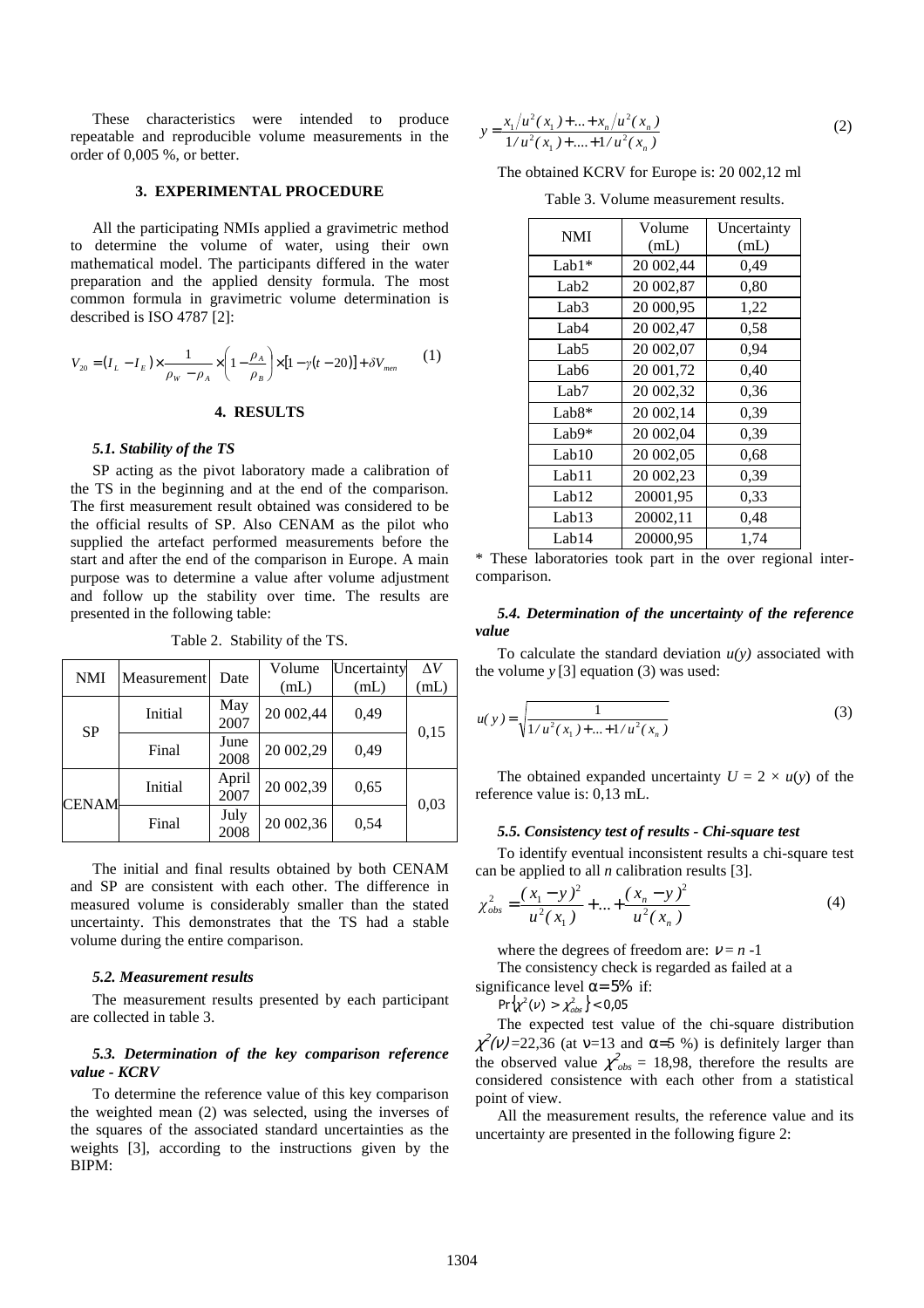

Fig. 2. Measurement results with reference value.

All the presented results overlapped the reference value with their respective uncertainty, which is quite good considering there were 14 participants.

#### *5.6. Degree of equivalence*

To calculate the degrees of equivalence between the KCRV and the laboratories the following formula is used [3]:

$$
d_i = x_I - x_{ref} \tag{5}
$$

and 
$$
U(d_i) = 2 \times u(d_i)
$$
 (6)  
were  $u(d_i)$  is given by

$$
u^{2}(d_{i}) = u^{2}(x_{i}) - u^{2}(x_{ref})
$$
\n(7)

The factor 2 in equation (5) corresponds to a 95% coverage under the assumption of normality.

The results in figure 3 are given in relative terms (parts per million) together with the corresponding uncertainties. These are considerably smaller than those the participating laboratories claimed in their CMC tables (Calibration Measurement Capability). The main reason is the extraordinary inner surface of the TS that allows an almost complete emptying, which is rather unusual for normal vessels or proving tanks. Thus this exercise can be regarded as a verification of the laboratories CMC- claims.



Fig. 3. Degree of equivalence with KCRV and corresponding uncertainty.

As shown in figure 3 all the  $D_i$  results cover the reference value considering their related uncertainty *U(Di)*.

A degree of equivalence (DoE) can also be defined between any laboratory and all the others. A table of these results is not shown here. But the corresponding calculations refer to equation (8) to (10). There is a difference between equation (7) and (10). In the later one no correlation between the results from laboratories *i* and *j* is expected and thus both uncertainties are combined the usual way. In equation (7), however, the KCRV value is not independent from each result. In contrary there is a definite correlation of the KCRV to all results, which demands for a –sign making the uncertainty in the degree of equivalence smaller than the uncertainty in each stated result

$$
d_{i,j} = x_i - x_j
$$
\n
$$
U(d_{i,j}) = 2 \times u(d_{i,j})
$$
\nWhere  $u(d_{i,j})$  is given by\n
$$
u^2(d_{i,j}) = u^2(x_i) + u^2(x_j)
$$
\n(10)

The idea behind this construction is to show how the participating laboratories harmonize with each other. An optimal situation would be that those DoE were all less than the related uncertainties, which would mean all laboratories results would "overlap" all other laboratories'. But this can hardly be expected. In principle one could use the DoE to "translate" the calibration result from one laboratory to another. But as long as the DoE is within the uncertainty this is not a meaningful task and when it is outside it should be confirmed as a real bias before performing such a translation. Volume calibrations are performed pretty equally. A different situation may arise in flow calibrations or other comparisons due to different methods or equipment leading to a reproducible bias.

#### **6. UNCERTAINTY PRESENTATION**

#### *6.1. Uncertainty components*

It was requested that all participants present their uncertainty budget according to a spreadsheet supplied by the pilot laboratory and according to the GUM [4]. The suggested uncertainty components were the following:

- **Balance**
- Weights
- Water density
- Water temperature
- Ambient conditions
- **Artefact**
- **Repeatability**

The number of specified contributions by the laboratories varies from 5 to 15. Generally, however, only three of them really matter. With the exception of two or perhaps three laboratories having a somewhat larger value the remaining results are justifiably equivalent in size. An essential difference can lie in the used equipment. Some laboratories presented uncertainty components different from the ones suggested by the pilot laboratory and that were also suggested for the CIPM key comparison, like leakage, volume stability, air density, air bubbles, impurities, etc.